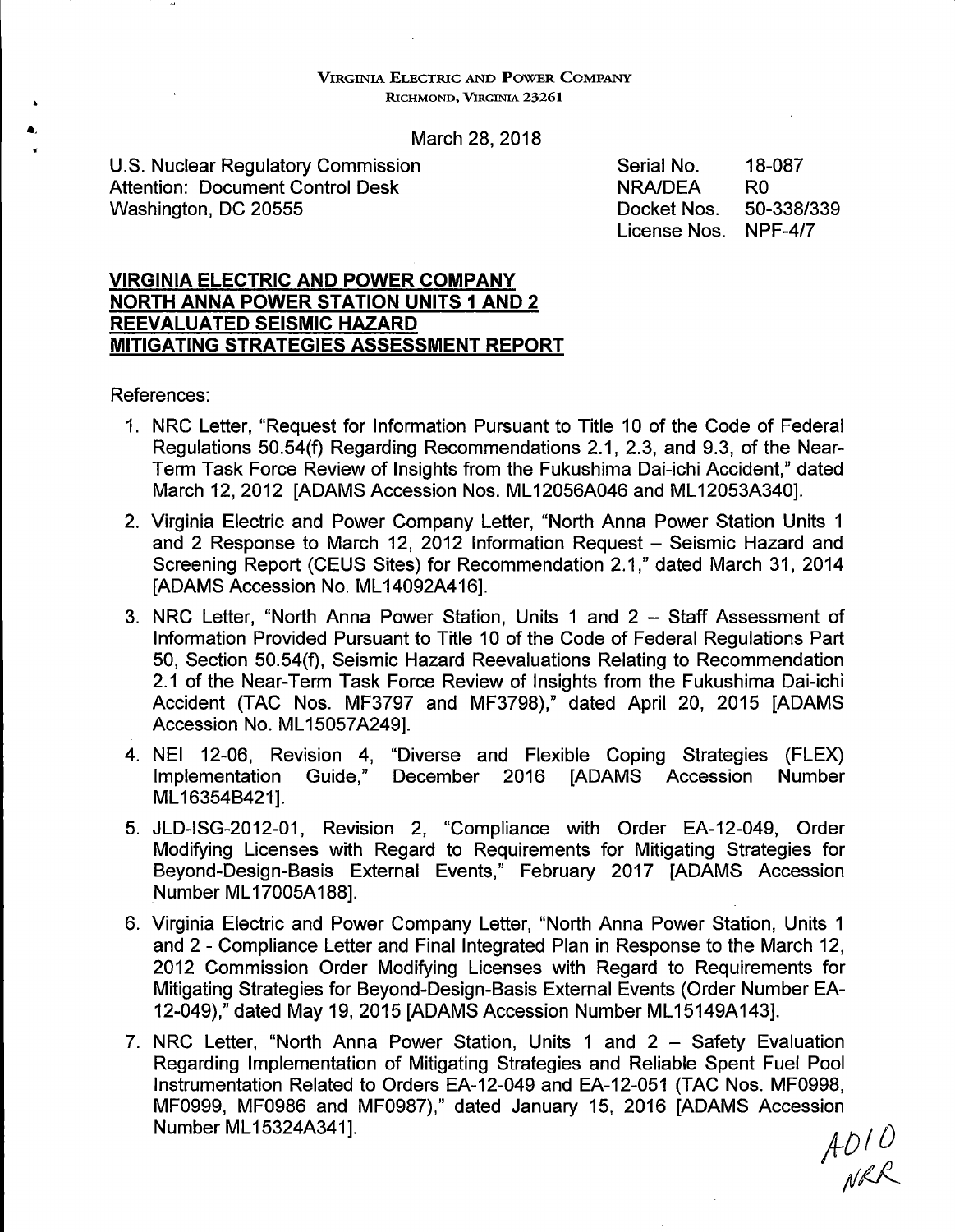Serial No. 18-087 Docket Nos. 50-338/339 Page 2 of 3

The purpose of this letter is to provide the results of the mitigating strategies assessment (MSA) that was performed for North Anna Power Station (NAPS) Units 1 and 2, which demonstrate the FLEX strategies developed, implemented and maintained in accordance with NRC Order EA-12-049 can be implemented considering the impacts of the reevaluated seismic hazard.

On March 12, 2012, the Nuclear Regulatory Commission (NRC) issued Reference 1 to all power reactor licensees and holders of construction permits in active or deferred status. Enclosure 1 of Reference 1 requested each addressee in the Central and Eastern United States (CELIS) submit a Seismic Hazard and Screening Report (SHSR). The SHSR submitted for NAPS Units 1 and 2 (Reference 2) provided the reevaluated seismic hazard information, including a performance-based Ground Motion Response Spectrum (GMRS). Reference 3 documents the NRC staff's conclusion that the GMRS submitted for NAPS adequately characterizes the reevaluated seismic hazard for the site.

The assessment of mitigating (FLEX) strategies for NAPS was performed in accordance with the guidance provided in Appendix H, Section H.4.5 of NEI 12-06, Revision 4 (Reference 4) which was endorsed by the NRC (Reference 5).

The results of the MSA are provided in the Attachment to this letter. Based on these results, the FLEX strategies for NAPS Units 1 and 2, as described in References 6 and 7, are acceptable considering the impacts of the reevaluated seismic hazard.

If you have any questions regarding this information, please contact Diane E. Aitken at (804) 273-2694.

Sincerely,

Dan Stooder

Daniel G. Stoddard Senior Vice President and Chief Nuclear Officer Virginia Electric and Power Company



**COMMONWEALTH OF VIRGINIA** 

COUNTY OF HENRICO

The foregoing document was acknowledged before me, in and for the County and Commonwealth aforesaid, today by Daniel G. Stoddard, who is Senior Vice President and Chief Nuclear Officer of Virginia Electric and Power Company. He has affirmed before me that he is duly authorized to execute and file the foregoing document in behalf of that company, and that the statements in the document are true to the best of his knowledge and belief.

Acknowledged before me this  $28$  day of March , 2018. March 31, 2022 My Commission Expires:

 $\lambda$ 

<u>Wrane E Arthlen</u>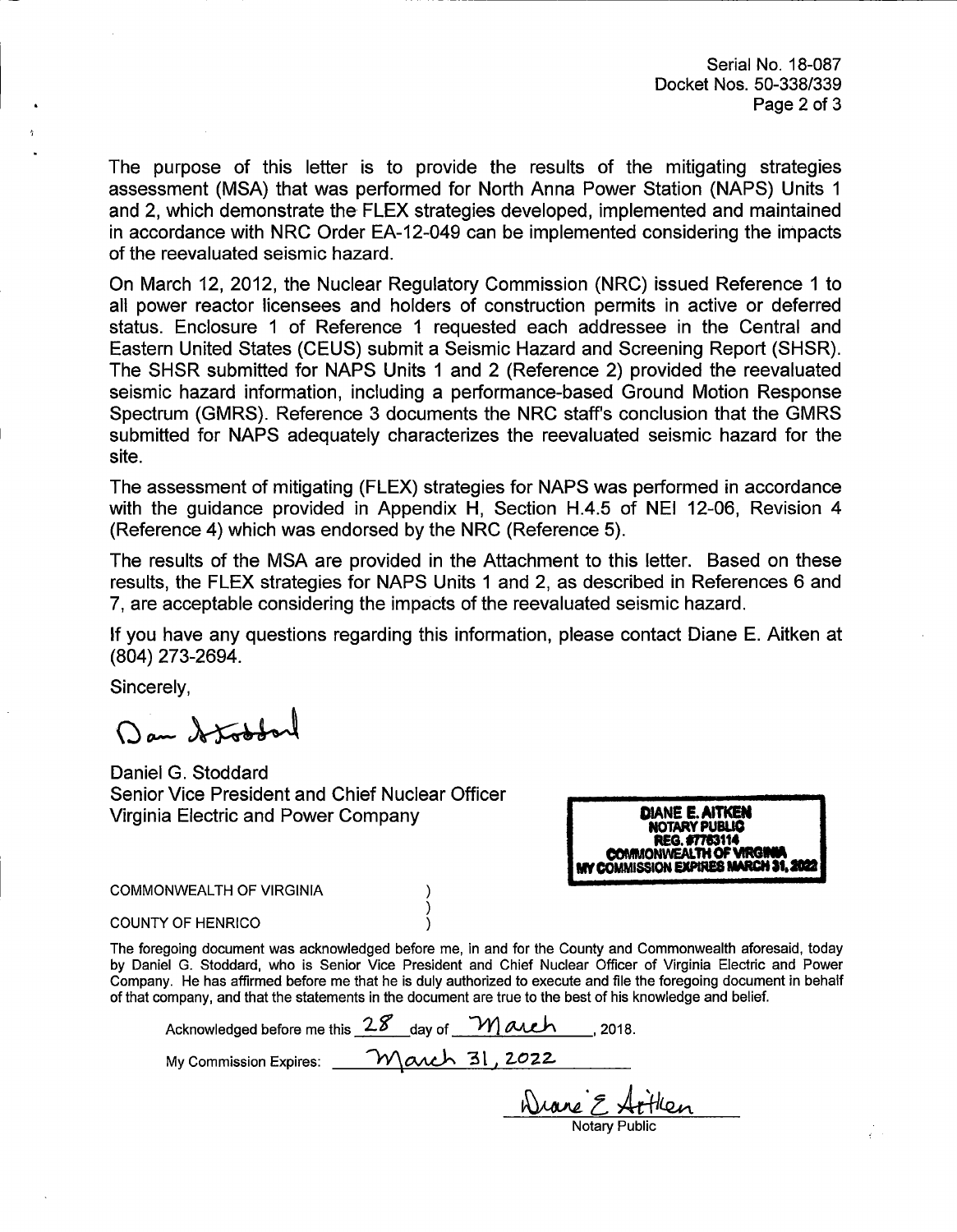Commitments made in this letter: No new regulatory commitments.

Attachment: Mitigating Strategies Assessment for North Anna Units 1 and 2

cc: U.S. Nuclear Regulatory Commission Region II Marquis One Tower 245 Peachtree Center Ave., NE Suite 1200 Atlanta, Georgia 30303-1257

> Mr. J. E. Reasor, Jr. Old Dominion Electric Cooperative Innsbrook Corporate Center 4201 Dominion Blvd. Suite 300 Glen Allen, Virginia 23060

Mr. James R. Hall NRC Senior Project Manager-North Anna U.S. Nuclear Regulatory Commission One White Flint North Mail Stop 0-8 G9A 11555 Rockville Pike Rockville, Maryland 20852-2738

Ms. K. R. Cotton-Gross Project Manager - Surry U.S. Nuclear Regulatory Commission One White Flint North Mail Stop 08 G-9A 11555 Rockville Pike Rockville, MD 20852-2738

NRC Senior Resident Inspector North Anna Power Station

50.54f\_Seismic.Resource@nrc.gov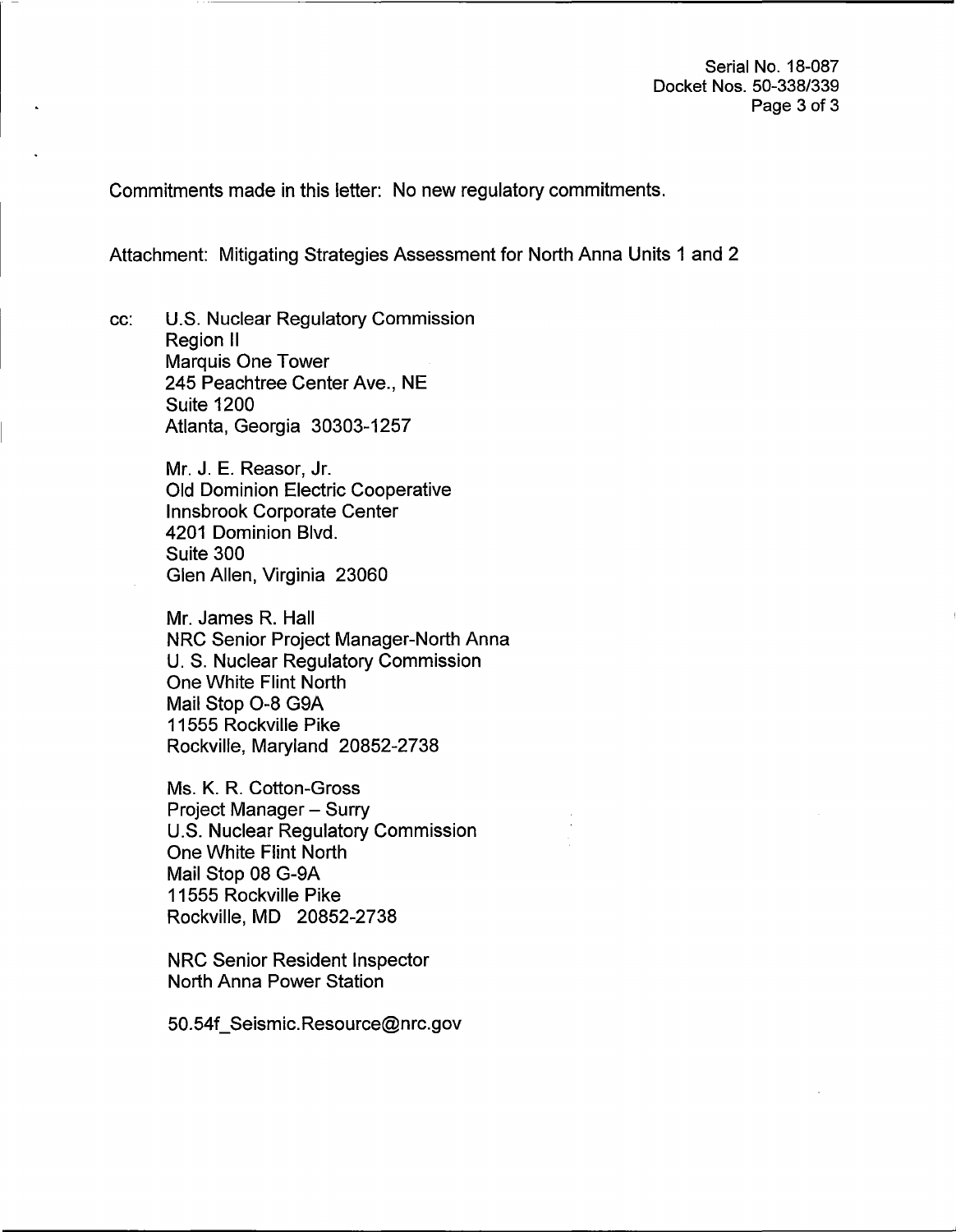Serial No. 18-087 Docket No. 50-338/339

# **ATTACHMENT**

## MITIGATING STRATEGIES ASSESSMENT

FOR

NORTH **ANNA** UNITS 1 AND 2

VIRGINIA ELECTRIC AND POWER COMPANY NORTH **ANNA** POWER STATION UNITS 1 AND 2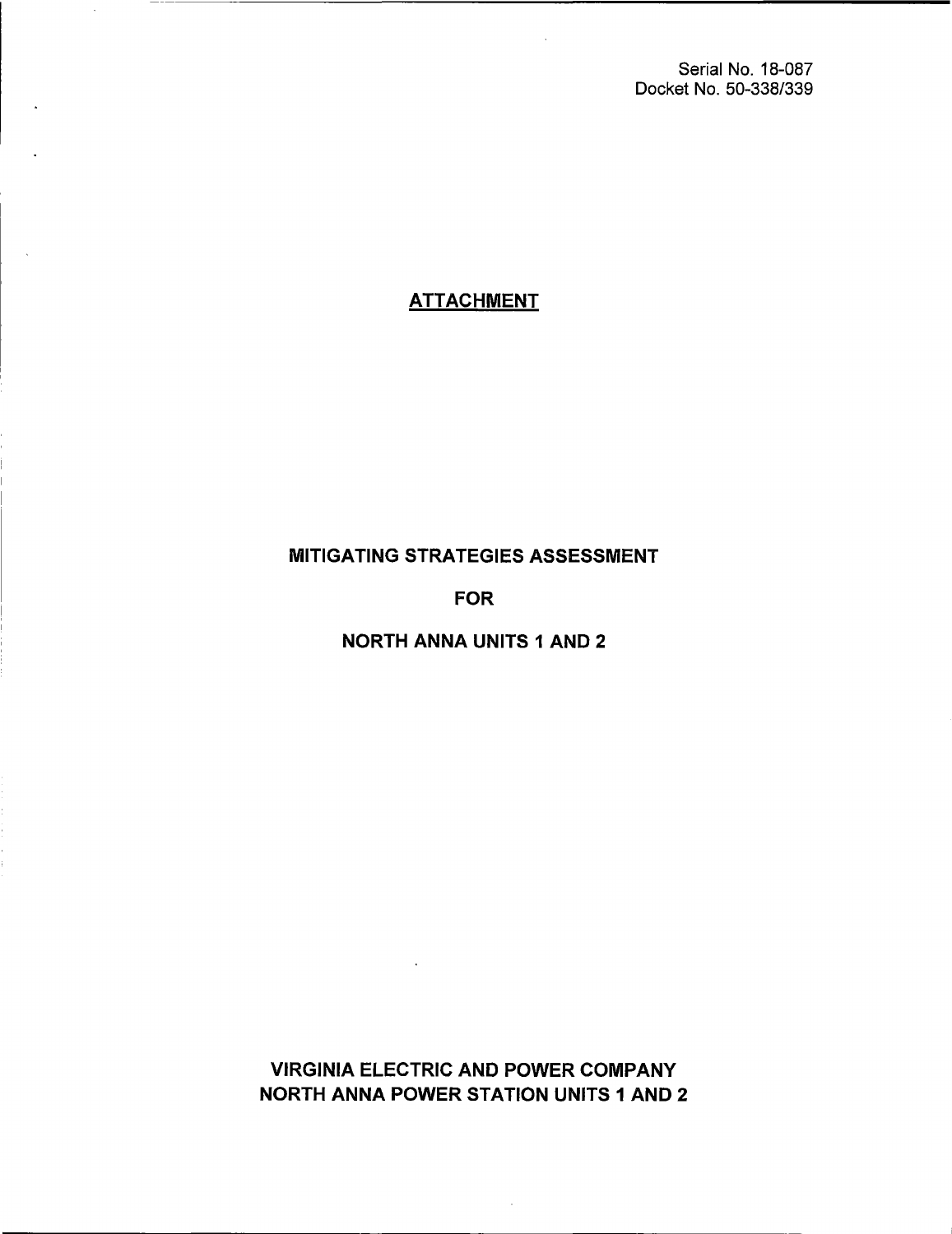Serial No. 18-087 Docket No. 50-338/339 **Attachment** Page 1 of 12

### **1.0 BACKGROUND**

North Anna Power Station (NAPS) has completed a mitigating strategies assessment (MSA) which considered the impacts of the reevaluated seismic hazard to determine if the mitigating (FLEX) strategies developed, implemented and maintained in accordance with NRC Order EA-12-049 remain acceptable at the reevaluated seismic hazard levels. The MSA was performed in accordance with the guidance provided in Appendix H of NEI 12-06, Revision 4 (Reference 8) which was endorsed by the NRC (Reference 9).

The Mitigating Strategies Seismic Hazard Information (MSSHI) is the reevaluated seismic hazard information at NAPS, developed using Probabilistic Seismic Hazard Analysis (PSHA). The MSSHI includes a performance-based Ground Motion Response Spectrum (GMRS), Uniform Hazard Response Spectra (UHRS) at various annual probabilities of exceedance, and a family of seismic hazard curves at various frequencies and fractiles developed at the NAPS control point elevation. NAPS submitted the reevaluated seismic hazard information including the UHRS, GMRS and the hazard curves to the NRC on March 31, 2014 (Reference 10). The NRC staff concluded that the GMRS that was submitted adequately characterizes the reevaluated seismic hazard for the NAPS site (Reference 11). Section 6.1.1 of Reference 9 identifies the method described in Section H.4.5 of NEI 12-06 (Reference 8) as applicable to NAPS.

### **2.0 ASSESSMENT TO MSSHI**

Consistent with NEI 12-06, Section H.4.5 (Path 5), the NAPS GMRS has spectral accelerations greater than twice the safe shutdown earthquake (SSE) in the 1 to 10 Hz frequency range. As described in the Final Integrated Plan (FIP) [Reference 12], the plant equipment relied on for FLEX strategies have previously been evaluated as seismically robust to the SSE levels. The basic elements of the deterministic MSA of Path 5 structures, systems, and components (SSCs) are described in NEI 12-06, Section H.4.5.2. These basic Path 5 deterministic elements are:

- Step 1: Determine Scope of Plant Equipment for the MSA
- Step 2: ESEP Review and Update
- Step 3: Qualitative Assessment for Inherently Rugged Items
- Step 4: Other Assessments Based on the Criteria Defined in Section H.5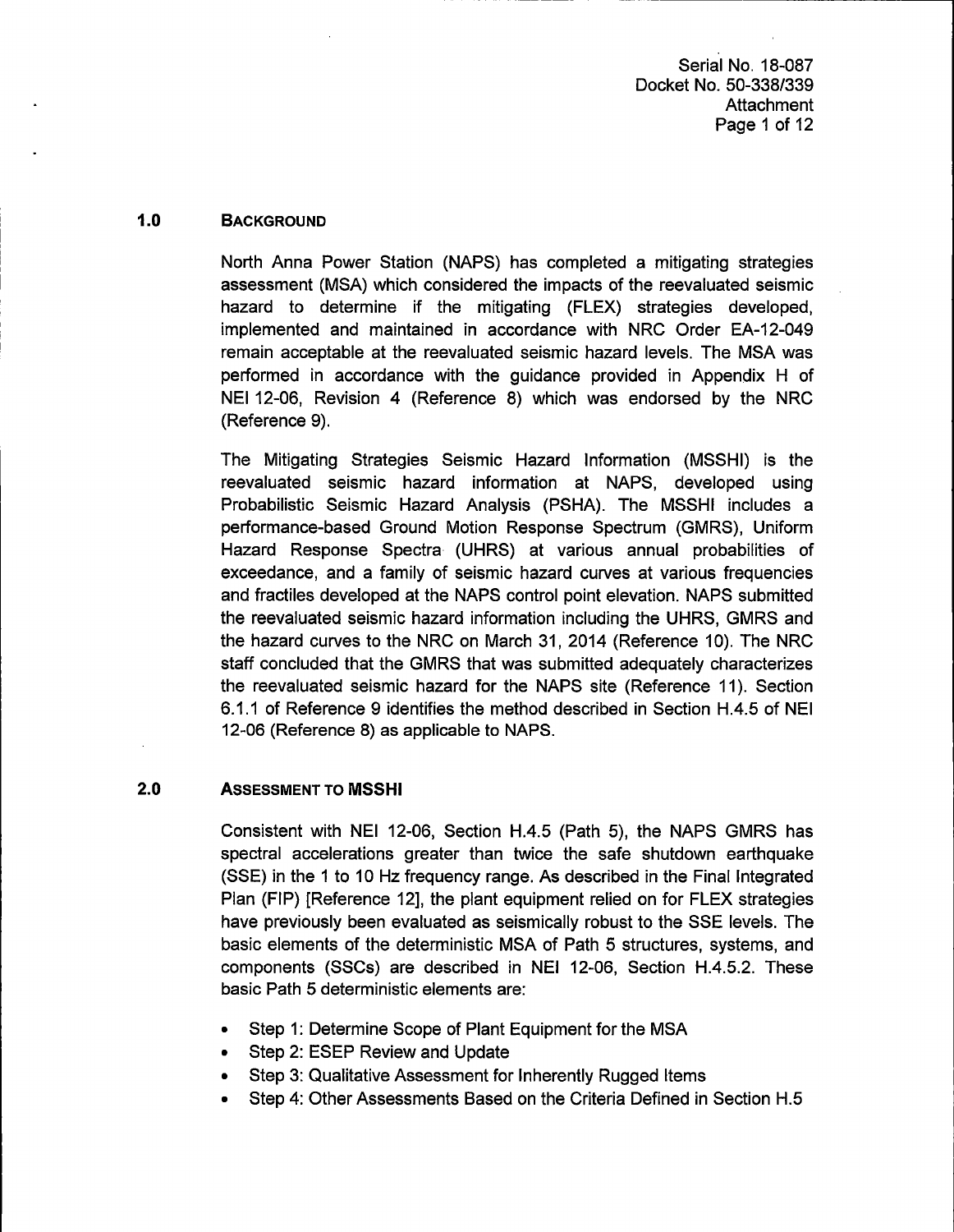Serial No. 18-087 Docket No: 50-338/339 **Attachment** Page 2 of 12

### • Step 5: High Frequency Evaluation

#### 2.1 STEP 1 - DETERMINE SCOPE OF PLANT EQUIPMENT FOR THE MSA

The scope of SSCs considered for the MSA under NEI 12-06, Section H.4.5.2 was determined, in part, following the guidance used for the expedited seismic evaluation process (ESEP) defined in EPRI 3002000704 (Reference 13). The expedited seismic equipment list (ESEL), provided in the ESEP submittal report for NAPS (Reference 14), identifies the SSCs in the MSA equipment scope from the ESEP evaluation. Mitigating Strategies SSCs excluded from consideration in the ESEP were added to the MSA equipment scope. In addition, SSC failure modes not addressed in the ESEP that could potentially affect the FLEX strategies were added and evaluated.

The SSCs associated with the FLEX strategies that are inherently rugged are discussed in Section 2.3 below and identified in Section H.4.5.2 (Path 5) of Reference 8. These SSCs were not explicitly added to the scope of MSA plant equipment.

### 2.2 STEP 2 - **ESEP** EQUIPMENT

Equipment used in support of the FLEX strategies has been evaluated to 2xSSE in accordance with the guidance in EPRI 3002000704, and the results are documented in Reference 14. As noted above, the NAPS GMRS has spectral accelerations greater than twice the SSE in the 1 to 10 Hz frequency range and further evaluation is required to satisfy the MSA requirements. The MSA evaluation of SSCs within the ESEP scope is described in Section 2.4.

### 2.3 STEP 3 - INHERENTLY RUGGED EQUIPMENT

The qualitative assessment of certain SSCs not included in the ESEP was accomplished using a qualitative screening of "inherently rugged" SSCs. NEI 12-06 documents the process and the justification for this ruggedness assessment. SSCs that are inherently rugged are described in NEI 12-06, Section H.4.5.2 and no further evaluations for these rugged SSCs are required under the MSA.

### 2.4 STEP 4 - EVALUATIONS USING SECTION H.5 OF REFERENCE 1

Step four under NEI 12-06, Section H.4.5.2 includes the evaluations of:

- 1. SSCs identified in Step 1, but not addressed in Steps 2 or 3
- 2. FLEX equipment storage buildings and Non-Seismic Category Structures that could impact FLEX strategies
- 3. Operator Pathways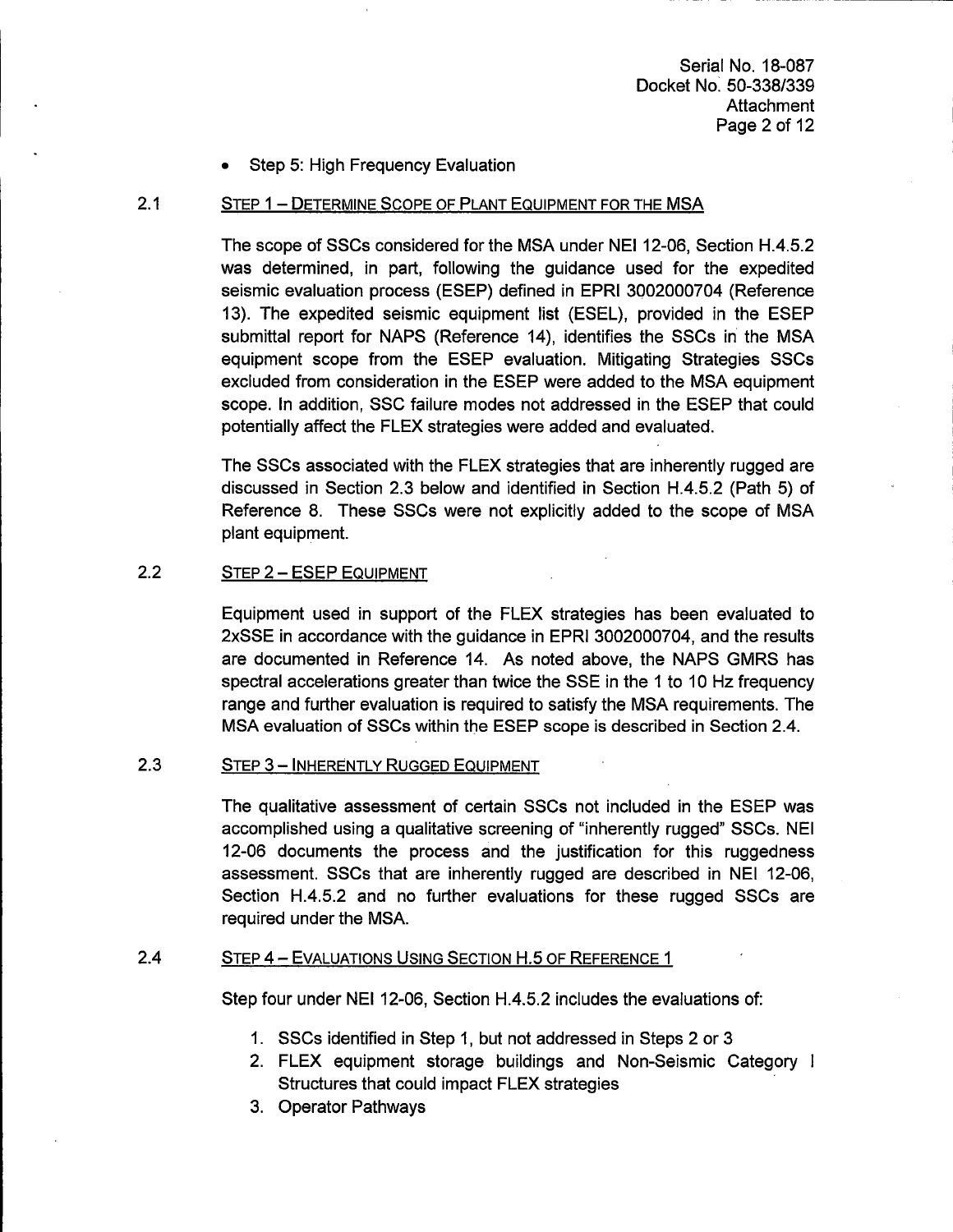Serial No. 18-087 Docket No. 50-338/339 **Attachment** Page 3 of 12

- 4. Tie down of FLEX portable equipment
- 5. Seismic interactions that could potentially affect the mitigating strategies and were not previously reviewed as part of the ESEP program
- 6. Haul Path, including liquefaction, slope stability, and seismic interactions

The results of the reviews of each of these six areas are described in the sections below.

#### 2.4.1 **SSCS** NOT ADDRESSED IN STEPS 2 OR 3

The scope of plant equipment to be reviewed for the MSA is described in Section 2.1.

The SSCs reviewed in this section consist of equipment listed on the ESEL that are not inherently rugged. Seismic Category I structures and nuclear steam supply system (NSSS) components are also included in the SSCs reviewed in this section. The results of the evaluation of these SSCs are described in the subsections below.

#### 2.4.1.1 ESELSSCs

As indicated in Section 2.1, the NAPS ESEL is documented in the ESEP submittal report (Reference 7).

The equipment listed on the ESEL was evaluated to demonstrate adequate seismic capacity with respect to the MSSHI using the guidance in NEI 12-06, Section H.5, Seismic Evaluation Criteria  $(C_{10\%})$ . The following steps were applied to evaluate the equipment:

- 1. Determine fragility parameters of the equipment
- 2. Based on the  $C_{1\%}$  or  $C_{50\%}$  capacity and variabilities, determine the C<sub>10%</sub> capacity of the equipment and compare to the GMRS demand

For the majority of equipment items on the ESEL, fragility parameters were determined for the NAPS seismic probabilistic risk assessment (SPRA) (Reference 19) developed in response to the March 12, 2012 NRC 10CFR50.54(f) Information Request (Reference 15). Either the  $C_{1\%}$  capacity, which is equivalent to the high confidence of low probability of failure (HCLPF) capacity, was calculated and variabilities per the SPID were assumed or the median acceleration capacity,  $A_{m}$ , ( $C_{50\%}$ ) was directly calculated along with explicit variabilities. For items that were not within the scope of the SPRA, fragility parameters were calculated specifically to support the MSA evaluation. Based on the  $C_{1\%}$  or  $C_{50\%}$  capacity and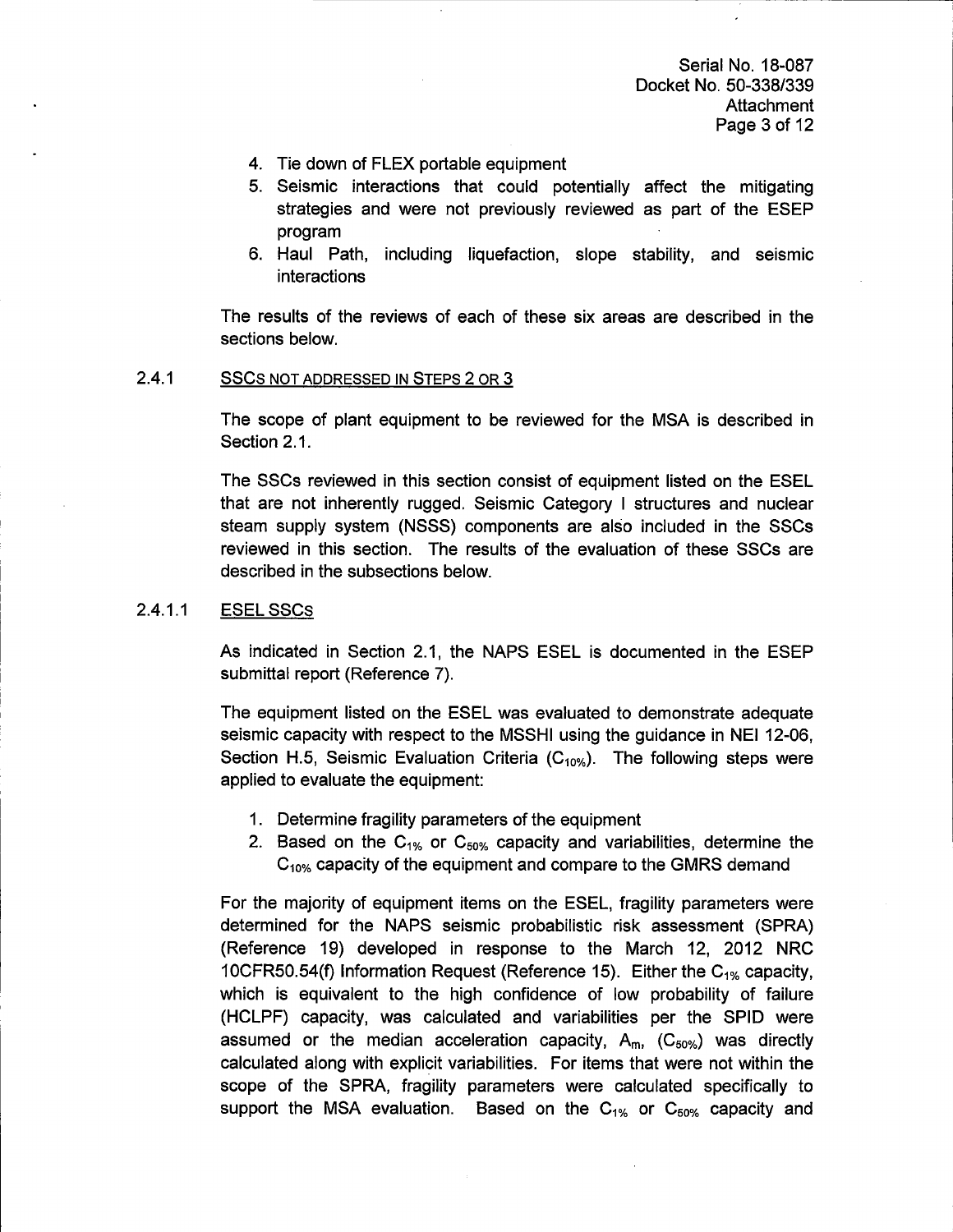associated variabilities, the  $C_{10\%}$  capacity was calculated for each of the equipment items following the guidance in NEI 12-06, Section H.5. The  $C_{10\%}$ capacity was then compared to the peak ground acceleration (PGA) of the GMRS (0.572g) to determine whether the equipment was seismically adequate for the MSSHI.

For each of the equipment items on the ESEL, the results of evaluation demonstrated adequate seismic capacity to the MSSHI.

#### 2.4.1.2 **SEISMIC CATEGORY I STRUCTURES**

Seismic Category I structures relied upon for mitigating strategy implementation were not included in the ESEP evaluation per the guidance in EPRI 3002000704. NEI 12-06, Section H.4.5.2 requires evaluation of these structures for the MSA.

The following seismic Category I structures are relied upon for FLEX strategy implementation and are evaluated herein:

- 1. Containment Building
- 2. Auxiliary Building
- 3. Service Building
- 4. Main Steam Valve Houses / Quench Spray Pump Houses
- 5. Auxiliary Feedwater Pump Houses / Emergency Condensate Storage Tank Enclosures
- 6. Service Water Pump House
- 7. Fuel Building

The Seismic Category I structures relied upon for mitigating strategy implementation were evaluated to demonstrate adequate seismic capacity with respect to the MSSHI using the guidance in NEI 12-06, Section H.5 Seismic Evaluation Criteria ( $C_{10\%}$ ) as described in Section 2.4.1.1. In some cases, the HCLPF capacity  $(C_{1%})$  was greater than the GMRS PGA and calculation of the  $C_{10\%}$  capacity was not required.

For each of the structures listed, the results of the evaluation demonstrated adequate seismic capacity to the MSSHI.

#### 2.4.1.3 **NSSS** COMPONENTS

NSSS components relied upon for mitigating strategy implementation were not included in the ESEP evaluation per the guidance in EPRI 3002000704. NEI 12-06, Section H.4.5.2 requires evaluation of the NSSS components for the MSA.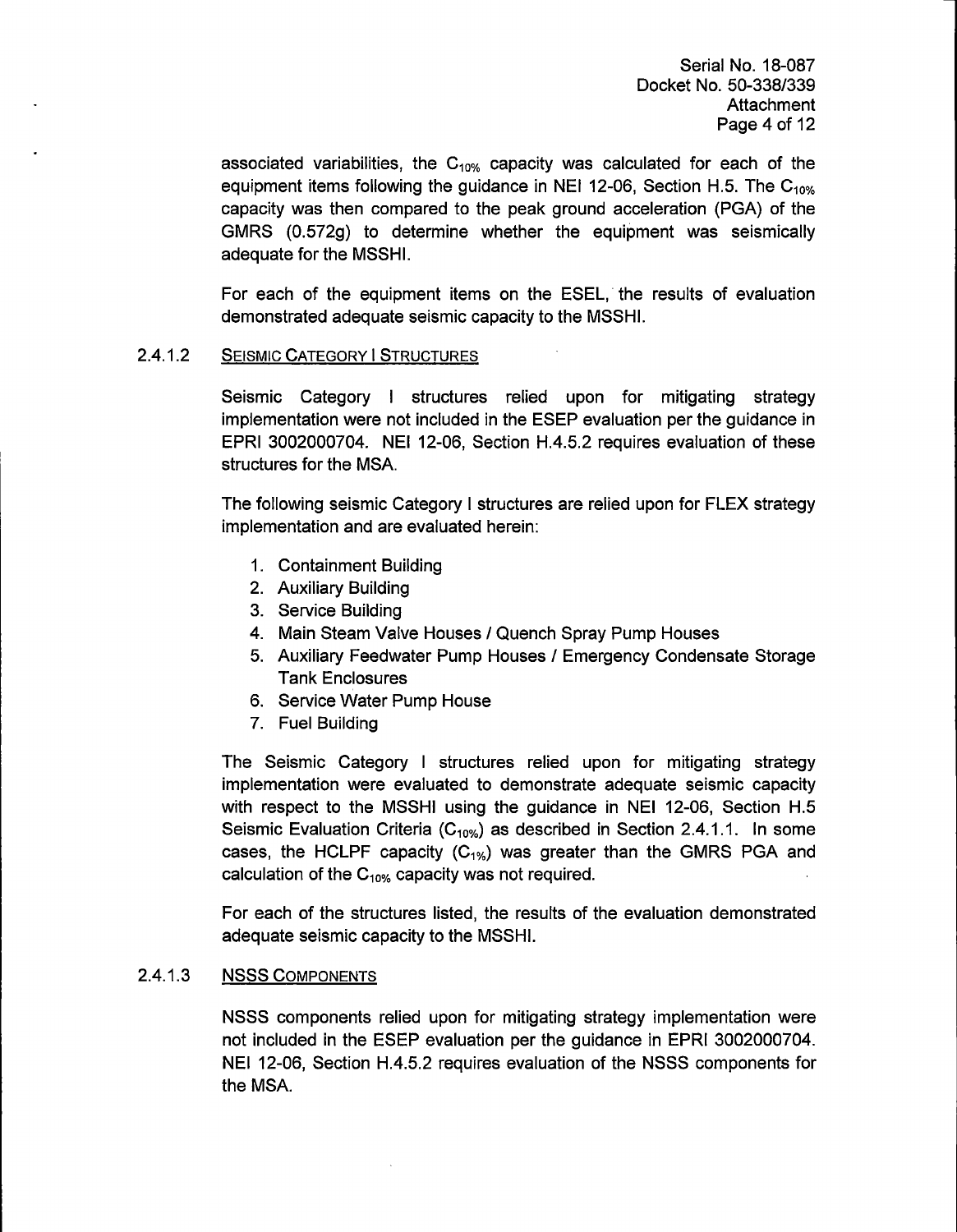Serial No. 18-087 Docket No. 50-338/339 Attachment Page 5 of 12

The NSSS components were evaluated to demonstrate adequate seismic capacity with respect to the MSSHI using the guidance in NEI 12-06, Section H.5 Seismic Evaluation Criteria ( $C_{10\%}$ ) using the method described in Section 2.4.1.1. In some cases, the HCLPF capacity  $(C_{1\%})$  was greater than the GMRS PGA and calculation of the C10% capacity was not required.

The results of the evaluation demonstrated adequate seismic capacity to the MSSHI for the NSSS components.

### 2.4.2 FLEX EQUIPMENT STORAGE BUILDINGS AND NON-SEISMIC CATEGORY I **STRUCTURES**

The FLEX portable equipment and·accessories within the scope of the MSA that support implementation of FLEX strategies for NAPS are stored in the BOB Storage Building.

Implementation of FLEX strategies do not rely on non-seismic category I structures. There are various non-seismic category I structures/equipment located along the equipment haul path that have been evaluated for interaction concerns.

#### 2.4.2.1 **BOB** STORAGE BUILDING EVALUATION

The NAPS BOB Storage Building, which stores portable FLEX equipment and accessories, is a reinforced concrete dome-shaped structure. The structure is designed to meet the plant's design basis for earthquake ground motions, tornado missiles, and severe weather events.

The structure is located on the plant site south of the protected area of the station, and founded on an approximately 100 foot thick soil overburden at elevation 309 feet. The structure is 120 feet in diameter and 38 feet tall with 24 inch shell thickness, and includes two large equipment entries and two personnel entries. Equipment entry doors are constructed of steel plate and designed to withstand all design basis loads, including the design basis tornado missiles. Personnel entries are protected by reinforced concrete labyrinth structures. The BDB Storage Building foundation is a cast-in-place reinforced concrete ring-beam foundation, five feet wide and a minimum depth of 3 feet. The floor slab is an 8 inch thick reinforced concrete slab-ongrade designed to support the FLEX equipment loading.

The seismic design of the BOB Storage Building was based on the NAPS SSE response spectra for soil-founded structures. The as-designed structure was also evaluated for the seismic loads associated with the 2011 Mineral earthquake ground motions recorded at the Containment basemat, amplified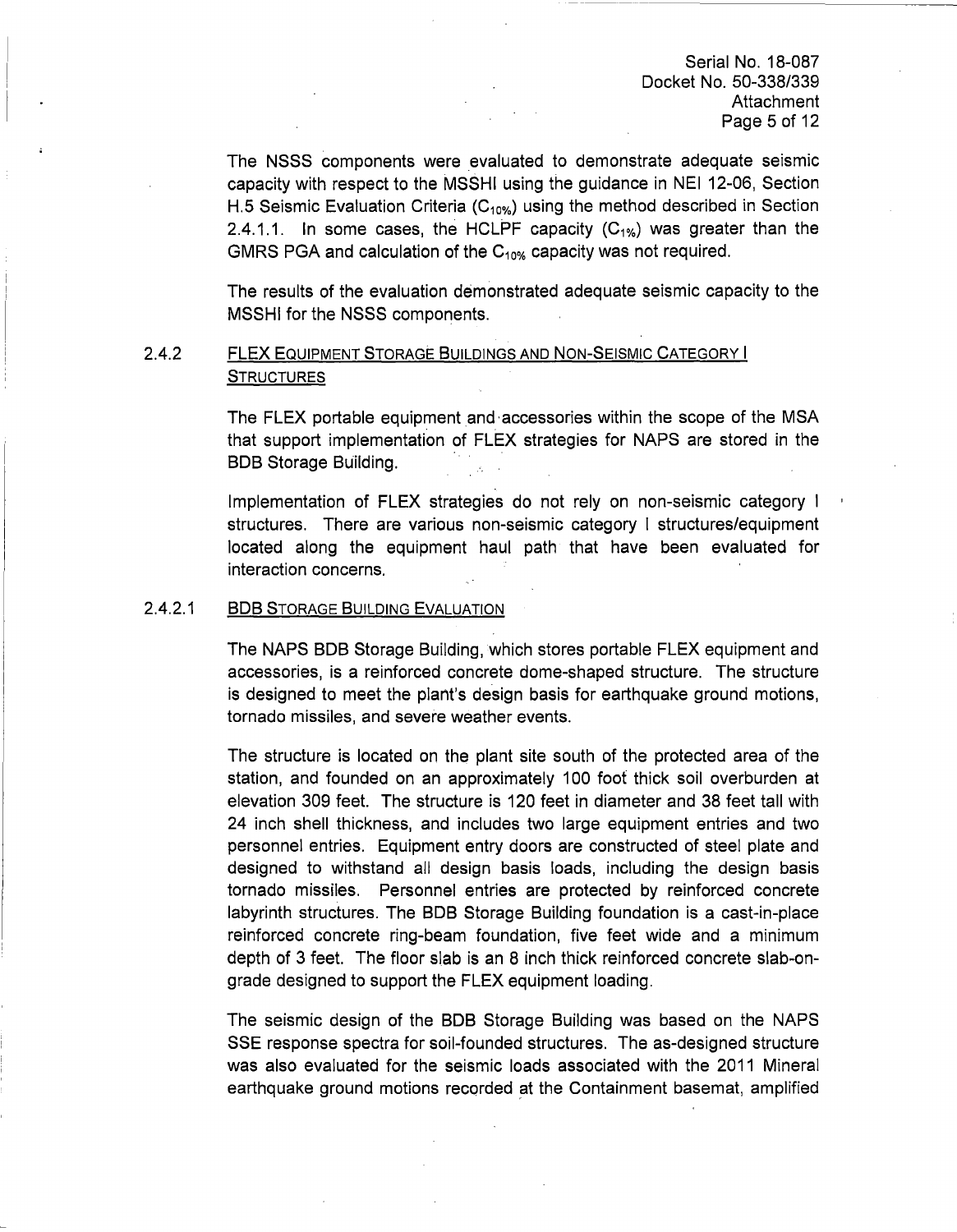to represent the ground motion input at the building foundation elevation due to the soil profile at the building location.

The BDB Storage Building was evaluated using the GMRS-based inputs to develop a fragility input for the NAPS seismic probabilistic risk assessment (SPRA) developed in response to the March 12, 2012 NRC 10CFR50.54(f) Information Request (Reference 15). The HCLPF capacity was determined to be greater than 1g. The governing failure mode for the BDB Storage Building is tensile yielding of the reinforcing steel under diaphragm action of the tied slab.

The results of the evaluation of the BDB Storage Building demonstrate that the structure has adequate seismic capacity with respect to the MSSHI.

#### 2.4.2.2 NON-SEISMIC CATEGORY I STRUCTURES

As described in the FIP, FLEX mechanical and electrical connections, and access to the connections and other areas requiring operator action, are located in seismically designed structures / areas of the plant. These structures have adequate seismic capacity with respect to the MSSHI as described in Section 2.4.1.2.

There are various non-Seismic Category I structures/equipment located along the FLEX equipment deployment haul paths, such as miscellaneous plant support buildings, light poles, electrical transmission poles and towers, fencing, security towers, etc. The failure of these non-seismically designed SSCs along the haul route was assessed. As a result, the preferred haul paths minimize travel through areas with trees, power lines, narrow passages, etc., to the extent practical. The FIP includes multiple haul path routings and other pre-planned options, including assessment of deenergization of downed power lines and clearing of debris using FLEXdedicated heavy equipment stored in the BDB Storage Building, to ensure success of FLEX strategy implementation. Therefore, no further evaluation of non-Seismic Category I structures and equipment along the haul paths is necessary to support the MSA.

### **2.4.3** OPERATOR PATHWAYS

As described in the FIP, operator pathways to access FLEX mechanical and electrical connections, and to perform required local operator actions, do not require access through non-seismically designed structures. In addition, multiple pathways are available to accomplish required actions. In the event of an inaccessible pathway, sufficient response time is normally available to allow for limited debris removal to provide necessary access, if required.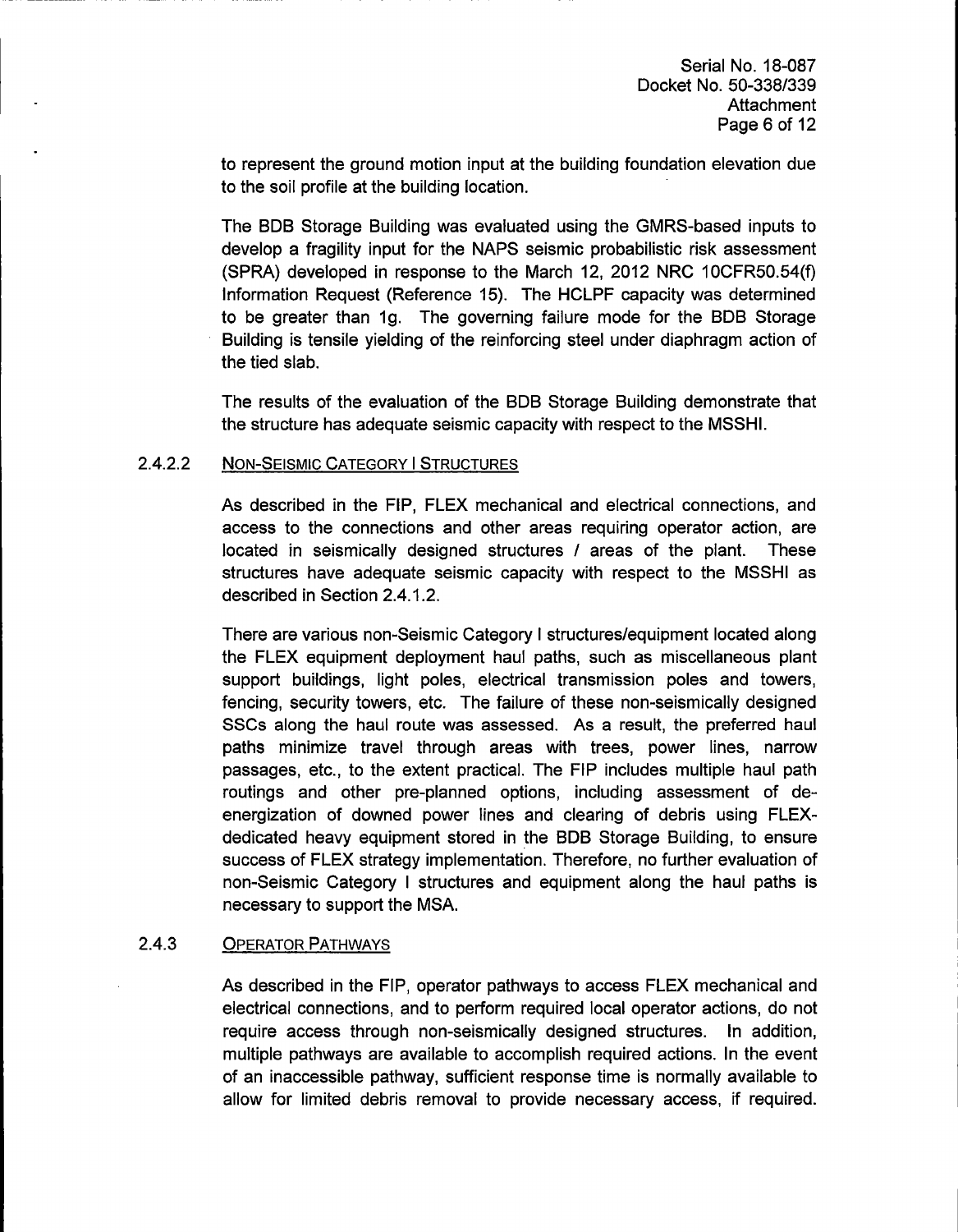Operator pathways were further reviewed during plant walkdowns to assess seismic interactions associated with a GMRS-level seismic event for the SPRA and no spatial interaction concerns were identified that could prevent implementation of the FLEX strategies or other credited operator actions.

#### 2.4.4 TIE DOWN OF **FLEX** PORTABLE EQUIPMENT

FLEX portable equipment and associated accessories are stored in the BOB Storage Building described in Section 2.4.2.1. The stored portable equipment and accessories are described in the FIP. The stability of the stored equipment has been evaluated considering the MSSHI.

The stored FLEX portable equipment, including miscellaneous support equipment stored on shelving units within the BOB Storage Building, was evaluated using a static coefficient analysis. The equipment was evaluated for stability against overturning, resistance to sliding, and the potential for adverse interaction. The control point horizontal and vertical GMRS accelerations, amplified through the soil column at the BOB Storage Building location using the methods described in EPRI TR-102293 (Reference 16), were used as input to the evaluation.

The evaluation was performed by identifying the dimensions, weight, and location of the center of gravity for each stored piece of portable equipment and for the shelving units. Each item was evaluated for overturning using a factor of safety (FS) criterion of 1.0, which is appropriate based on the low probability of a GMRS magnitude seismic event. Also, significant additional input energy is required to actually overturn the equipment, since FS=1.0 simply indicates the initiation of uplift. Similarly, since the initiation of sliding results in significant energy dissipation in friction, sliding was evaluated for equipment and shelving using an FS of 1.0. For equipment or shelving that was determined to have an overturning FS</=1.0, factors of safety for overturning and sliding were compared to determine if sliding occurred first, thereby limiting overturning. If sliding was predicted, the potential for interaction with nearby equipment was evaluated.

The evaluation concluded that the following portable equipment stored in the BOB Storage Building was potentially subject to overturning for a GMRS magnitude seismic event:

- Communications-on-Wheels (COW) Trailer
- 120/240V Generators (3)
- Technical Support Center (TSC) Generator

The evaluation concluded that other portable equipment and shelving in the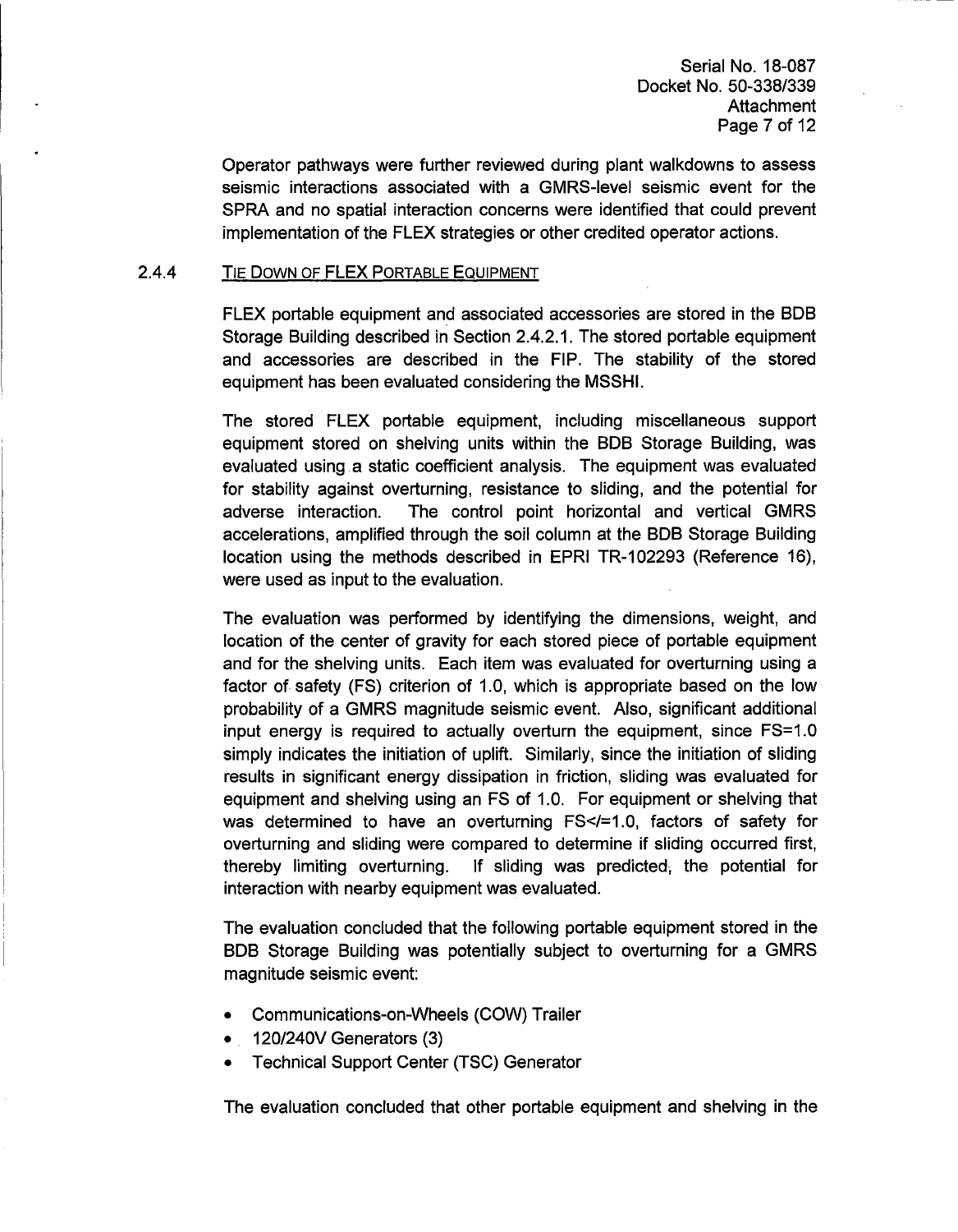$\frac{N}{\lambda}$  .

BOB Storage Building would displace laterally (slide) but were stable against overturning.

For the equipment with the potential to overturn during a seismic event, anchorage and restraints were designed and installed to prevent' instability. For equipment and shelving subject to sliding, the potential for adverse interaction with adjacent equipment was evaluated. It was determined that no adverse interaction (i.e. interaction that renders the equipment inoperable) was feasible, based on the minimal expected lateral displacements, the typical separation distance between stored items necessary to allow for access to, the equipment, and the contact between adjacent equipment occurring between rugged components.

### **2.4.5** ADDITIONAL SEISMIC INTERACTIONS

Although the ESEP guidance in EPRI 3002000704 required consideration of only interactions related to nearby block walls and piping attached to tanks, the Seismic Review Team (SRT) evaluated any identified potential spatial interactions during the seismic walkdowns performed for the NAPS ESEP. Additionally, extensive seismic walkdowns were performed as part of the development of the NAPS SPRA, which encompassed the scope of equipment relied on for FLEX strategy implementation, and included evaluation of the potential for seismic interactions.

As a result, no credible seismic interactions with FLEX equipment that would affect the implementation of NAPS FLEX strategies were identified considering the MSSHI.

#### 2.4.6 **HAUL PATH**

I.

The deployment of FLEX equipment from the BOB Storage Building (described in Section 2.4.2.1) to staging locations on the plant site requires availability of equipment haul routes / paths. NAPS has evaluated the haul path to ensure accessibility following extreme external events, including earthquakes. The haul path and evaluation are described in the FIP (Reference 12). The haul path was evaluated for seismic induced liquefaction and interaction issues (failure of non-seismic SSCs along the haul route) considering the SSE and the results of the evaluation are summarized in the FIP. The conclusions of the FIP evaluation related to interactions of nonseismic SSCs impact on haul path availability remain valid for the MSSHI since the GMRS is greater than the SSE, and non-seismic items along the path were already assumed to fail at the SSE ground motions. The potential for liquefaction along the haul path was reevaiuated considering the MSSHI to support the MSA.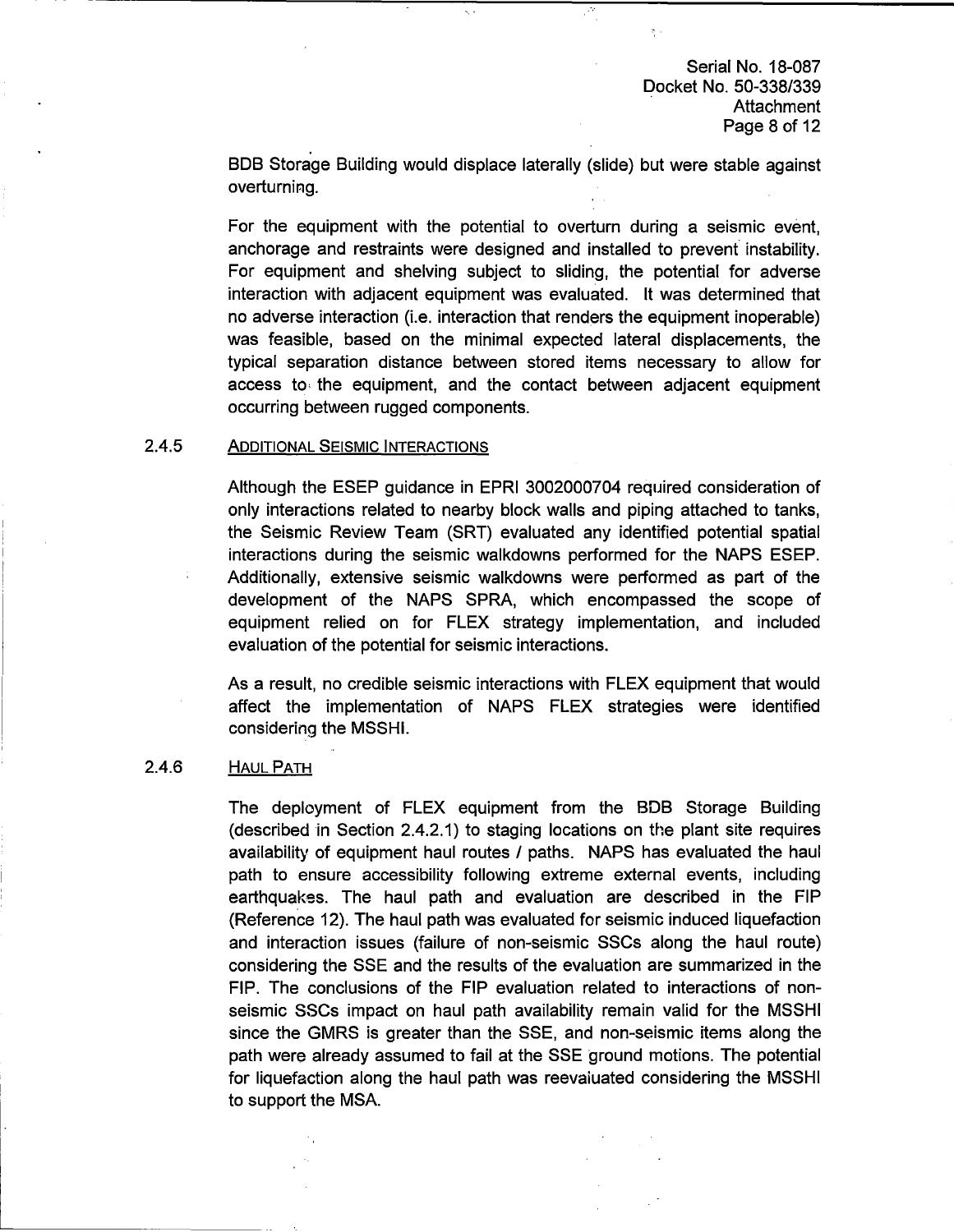Serial No. 18-087 Docket No. 50-338/339 **Attachment** Page 9 of 12

The potential for liquefaction of the subgrade soils supporting the haul path was evaluated with respect to the increased seismic demand of the updated GMRS (MSSHI). Soil borings obtained at discrete locations on the haul path encountered residual soils ranging from disintegrated saprolitic silty sand to cohesive plastic clay and elastic silt below fill including aggregate base, sand and clayey sand, and plastic clay. The liquefaction study evaluated the factor of safety against liquefaction for these soils using SPT tests (N-values) in these soil borings. A groundwater table, which is required to initiate liquefaction, was not encountered in the haul path soil borings.

The liquefaction study used the hard rock GMRS-equivalent PGA amplified through the soils to the ground surface of the haul paths as the seismic source and determined the FS against liquefaction for each sample interval where a Standard Penetration Test value (N-value) was recorded. For all sample intervals, the FS was much greater than 1.1, which was used as the minimum allowable factor of safety against liquefaction (Reference 18).

Therefore, NAPS has reviewed the haul paths and verified that the haul paths are not adversely impacted by the MSSHI.

### **3.0 HIGH FREQUENCY REVIEW**

As indicated in Reference 14, no devices whose chatter could have adverse consequences on mitigating strategies were identified for inclusion on the ESEL. Therefore, a high frequency review is not applicable to the MSA.

### **4.0 SPENT FUEL POOL COOLING EVALUATION**

The FLEX mitigation strategy for maintaining the spent fuel pool (SFP) cooling function is described in the FIP (Reference 12) and consists of actions to maintain normal SFP water level to keep the stored spent fuel adequately cooled following an ELAP causing loss of the normal SFP cooling system.

The Phase 1 coping strategy is to monitor SFP level using instrumentation installed as required by NRC Order EA-12-051. The Phase 2 strategy is to initiate SFP makeup within 24 hours using a portable FLEX pump discharging through flexible hose to the FLEX SFP makeup connection located on the outside wall of the Fuel Building. This strategy provides sufficient makeup water to the SFP to maintain the normal SFP level. The FLEX SFP makeup connection piping is seismically designed in accordance with the plant design basis. The SFP makeup connection piping ties into an existing SFP makeup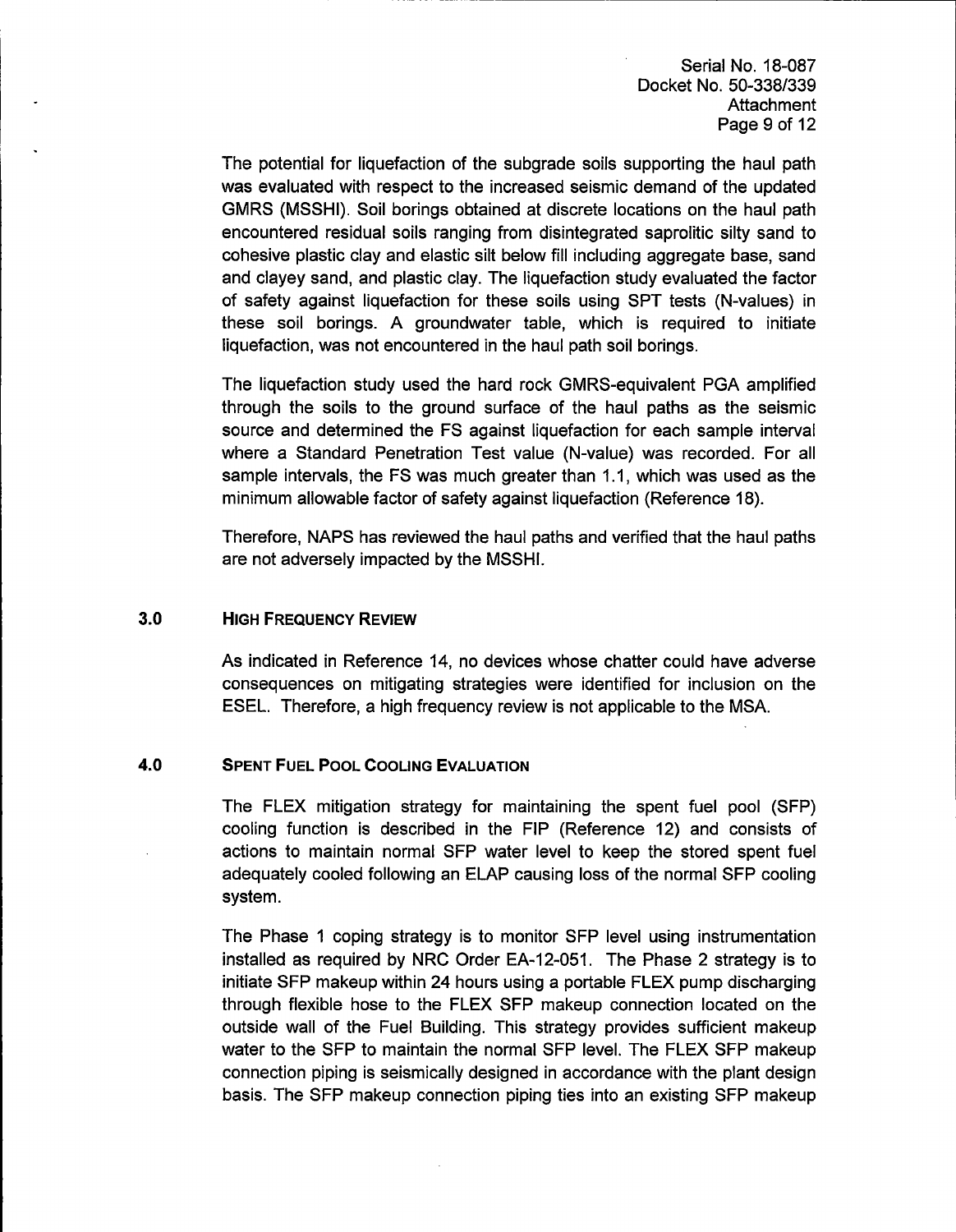line, which discharges directly into the SFP. Makeup water is provided from the Service Water Reservoir.

The SFP level instrumentation relied upon for the FLEX strategy is designed and installed to the SSE loading conditions. The instrumentation was evaluated for the MSA to demonstrate adequate seismic capacity using the approach from NEI 12-06, Section H.5 using the method described in Section 2.4.1. Consistent with the discussion in Section 2.4.1, the  $C<sub>10%</sub>$  capacity for the instrumentation was determined to exceed the GMRS demand, and adequate seismic capacity was demonstrated.

The piping associated with the FLEX SFP makeup connection and makeup flowpath is welded / bolted piping and therefore inherently rugged as discussed in Section 2.3. The portable FLEX equipment relied upon for the SFP cooling strategy is stored in the BOB Storage Building, which was evaluated considering the MSSHI and found acceptable in Sections 2.4.2.1 and 2.4.4, and is deployed along the haul paths evaluated in Section 2.4.6.

The SFP integrity evaluation described in Reference 17 demonstrated inherent margins of the SFP structure and interfacing plant equipment to the MSSHI.

Therefore, the NAPS FLEX strategy to provide SFP cooling has been evaluated considering the MSSHI and demonstrated to be acceptable.

### 5.0 RESULTS OF THE MITIGATING STRATEGIES ASSESSMENT

A MSA evaluation has been performed in accordance with H.4.5.2 of Reference 1 to assess the ability of the FLEX strategies SSCs to meet the GMRS at  $C_{10\%}$  capacity. The evaluation demonstrated that the  $C_{10\%}$  capacity criterion is met for the NAPS FLEX strategies SSCs.

### **6.0 SUMMARY OF MODIFICATIONS**

As identified in Section 5.0, the MSA evaluation demonstrated that the  $C<sub>10%</sub>$ capacity criterion is met for the NAPS FLEX strategies SSCs. Therefore, no further action is required to improve the  $C_{10\%}$  capacity.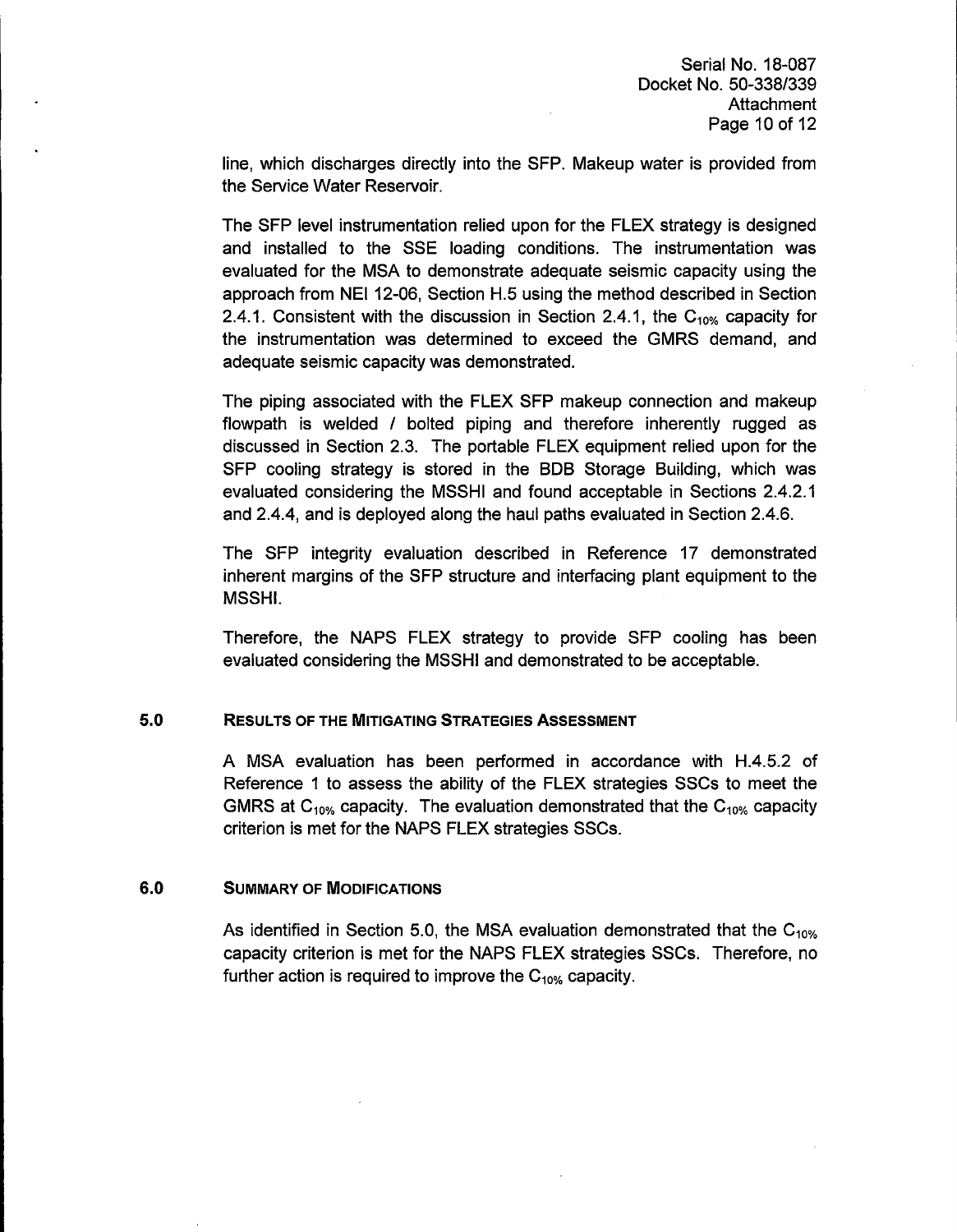### **7.0 REFERENCES**

- 8. NEI 12-06, Revision 4, Diverse and Flexible Coping Strategies (FLEX) Implementation Guide, December 2016.
- 9. JLD-ISG-2012-01, Revision 2, Compliance with Order EA-12-049, Order Modifying Licenses with Regard to Requirements for Mitigation Strategies for Beyond-Design-Basis External Events.
- 10. Virginia Electric and Power Company Letter, "North Anna Power Station Units 1 and 2 Response to March 12, 2012 Information Request - Seismic Hazard and Screening Report (CEUS Sites) for Recommendation 2.1," dated March 31, 2014.
- 11. NRC Letter, "North Anna Power Station, Units 1 and 2 Staff Assessment of Information Provided Pursuant to Title 10 of the Code of Federal Regulations Part 50, Section 50.54(f), Seismic Hazard Reevaluations Relating to Recommendation 2.1 of the Near-Term Task Force Review of Insights from the Fukushima Dai-ichi Accident (TAC Nos. MF3797 and MF3798)," dated April 20, 2015.
- 12. Virginia Electric and Power Company Letter, "North Anna Power Station, Units 1 and 2 - Compliance Letter and Final Integrated Plan in Response to the March 12, 2012 Commission Order Modifying Licenses with Regard to Requirements for Mitigating Strategies for Beyond-Design-Basis External Events (Order Number EA-12-049)," dated May 19, 2015.
- 13. EPRI, "Seismic Evaluation Guidance: Augmented Approach for the Resolution of Fukushima Near-Term Task Force Recommendation 2.1: Seismic", Report Number 3002000704, Palo Alto, CA, April, 2013.
- 14. Virginia Electric and Power Company Letter, "North Anna Power Station Units 1 and 2 Response to March 12, 2012 Information Request - Expedited Seismic Evaluation Process Report for Recommendation 2.1," dated December 17, 2014.
- 15. NRC letter, "Request for Information Pursuant to Title 10 of the Code of Federal Regulations 50.54(f) Regarding Recommendations 2.1, 2.3, and 9.3, of the Near-Term Task Force Review of Insights from the Fukushima Dai-ichi Accident," dated March 12, 2012
- 16. EPRI, "Guidelines for Determining Design Basis Ground Motions," Report Number TR-102293, Volume 1, Palo Alto, CA, November, 1993.
- 17. Virginia Electric and Power Company Letter, "North Anna Power Station Units 1 and 2 Response to March 12, 2012 Information Request - Spent Fuel Pool Seismic Evaluation for Recommendation 2.1," dated December 14, 2017.